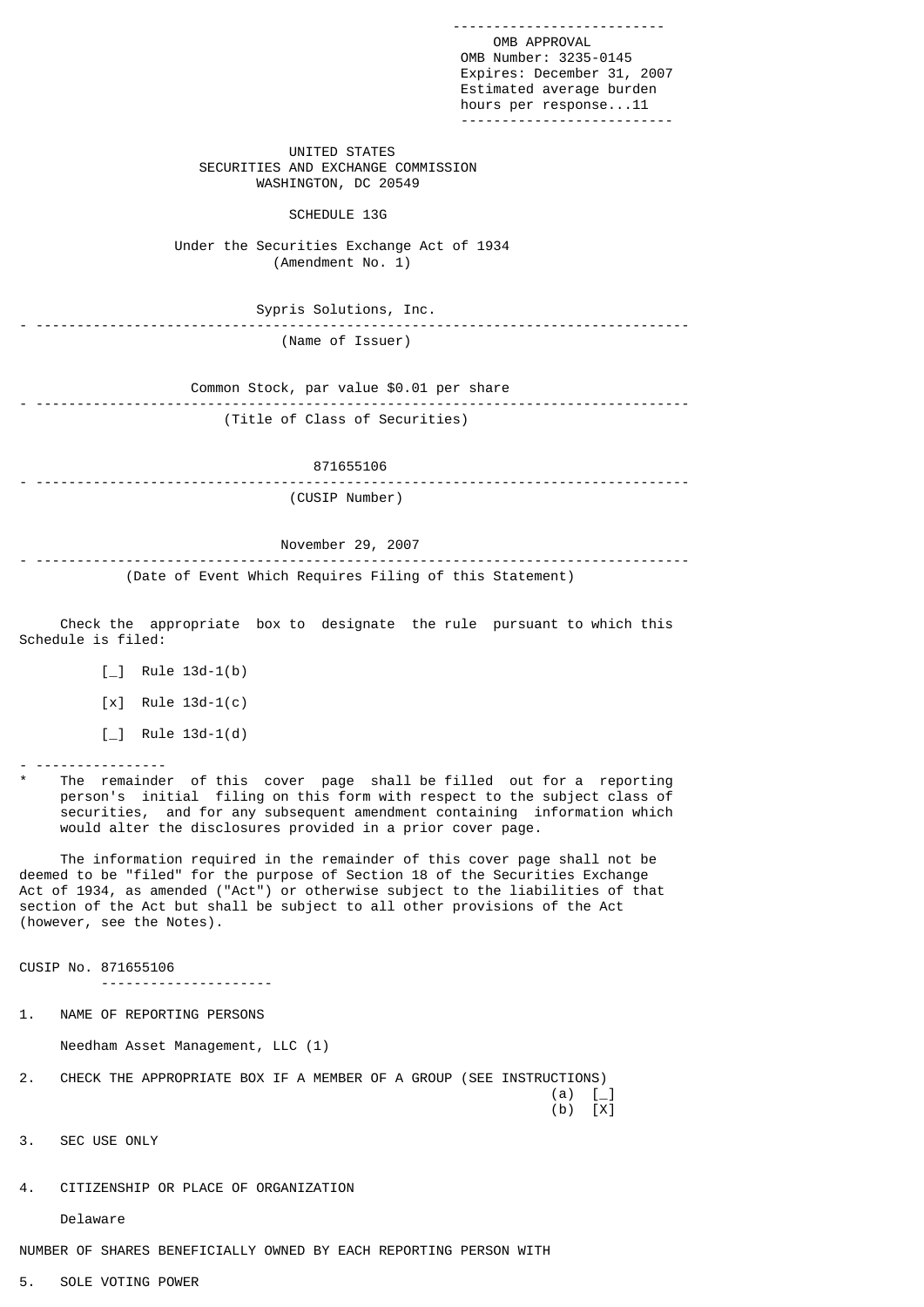- $\Omega$
- 6. SHARED VOTING POWER

1,085,115

7. SOLE DISPOSITIVE POWER

 $\Omega$ 

8. SHARED DISPOSITIVE POWER

1,085,115

9. AGGREGATE AMOUNT BENEFICIALLY OWNED BY EACH REPORTING PERSON

1,085,115

10. CHECK BOX IF THE AGGREGATE AMOUNT IN ROW (9) EXCLUDES CERTAIN SHARES (SEE INSTRUCTIONS)

 $\Box$ 

11. PERCENT OF CLASS REPRESENTED BY AMOUNT IN ROW 9

5.7%

12. TYPE OF REPORTING PERSON (SEE INSTRUCTIONS) HC, OO

- ----------------

(1) Needham Asset Management, LLC is the managing member of Needham Investment Management L.L.C., which serves as investment adviser to various series of The Needham Funds, Inc. and the general partner to certain private investment funds that hold 1,058,115 shares of common stock of the Issuer ("Shares"). Needham Investment Management L.L.C. may be deemed to beneficially own the Shares by virtue of its position as investment adviser to these series and general partner to these funds.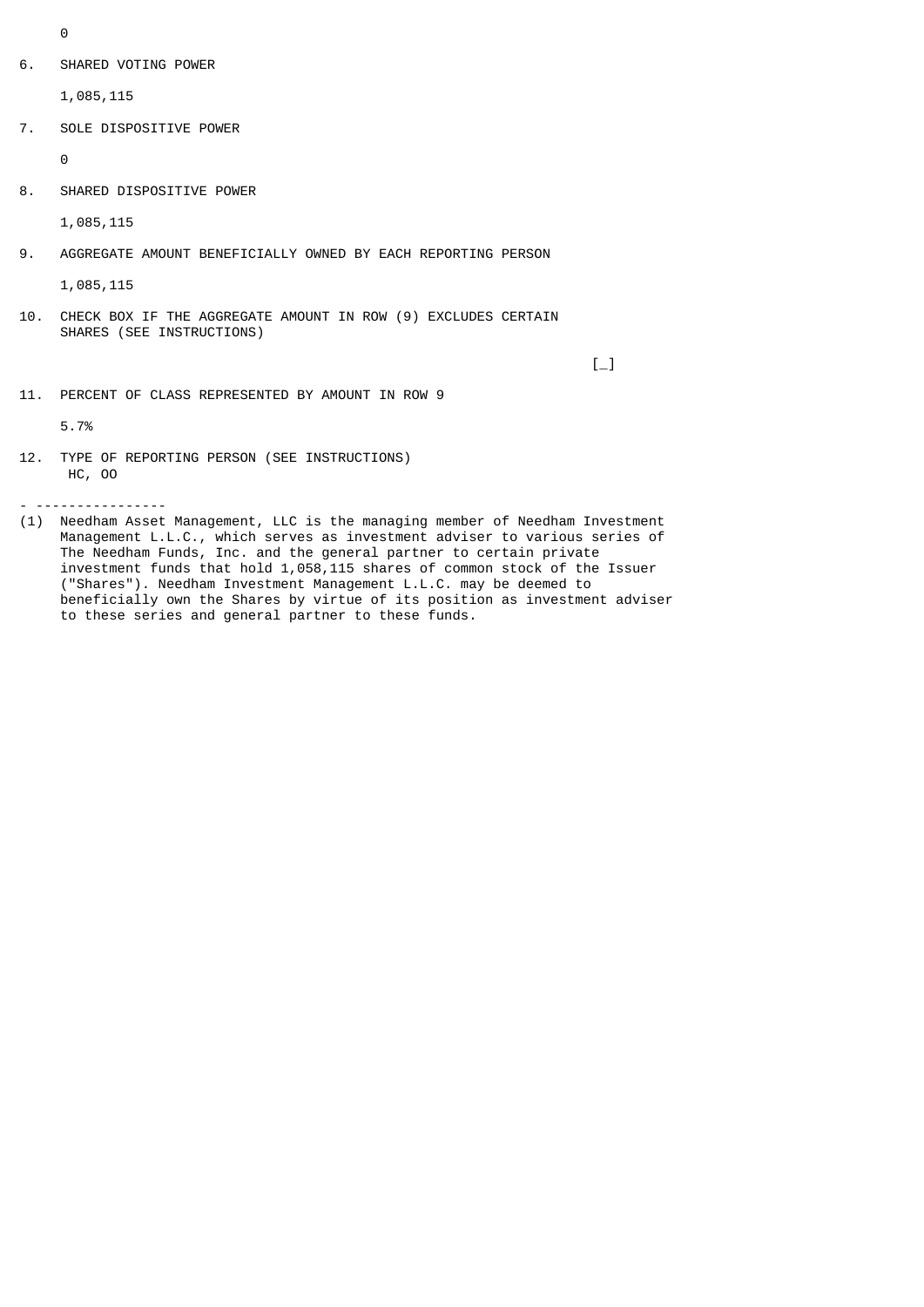CUSIP No. 871655106

1. NAME OF REPORTING PERSONS

Needham Investment Management L.L.C. (2)

- 2. CHECK THE APPROPRIATE BOX IF A MEMBER OF A GROUP (SEE INSTRUCTIONS)<br>\_] (a)<br>b) [X]  $(a)$   $\begin{bmatrix} 1 \end{bmatrix}$ (b)  $[X]$
- 3. SEC USE ONLY
- 4. CITIZENSHIP OR PLACE OF ORGANIZATION

---------------------

Delaware

NUMBER OF SHARES BENEFICIALLY OWNED BY EACH REPORTING PERSON WITH

5. SOLE VOTING POWER

 $\Omega$ 

6. SHARED VOTING POWER

1,085,115

7. SOLE DISPOSITIVE POWER

 $\Theta$ 

8. SHARED DISPOSITIVE POWER

1,085,115

9. AGGREGATE AMOUNT BENEFICIALLY OWNED BY EACH REPORTING PERSON

1,085,115

10. CHECK BOX IF THE AGGREGATE AMOUNT IN ROW (9) EXCLUDES CERTAIN SHARES (SEE INSTRUCTIONS)

 $\Box$ 

11. PERCENT OF CLASS REPRESENTED BY AMOUNT IN ROW 9

5.7%

12. TYPE OF REPORTING PERSON (SEE INSTRUCTIONS)

IA, OO

- -------------------

(2) Needham Investment Management L.L.C. serves as investment adviser to various series of The Needham Funds, Inc. and general partner to certain private investment funds that hold 1,085,115 shares of common stock of the Issuer ("Shares"). Needham Investment Management L.L.C. may be deemed to beneficially own the Shares by virtue of its position as investment adviser to these series and general partner to these funds.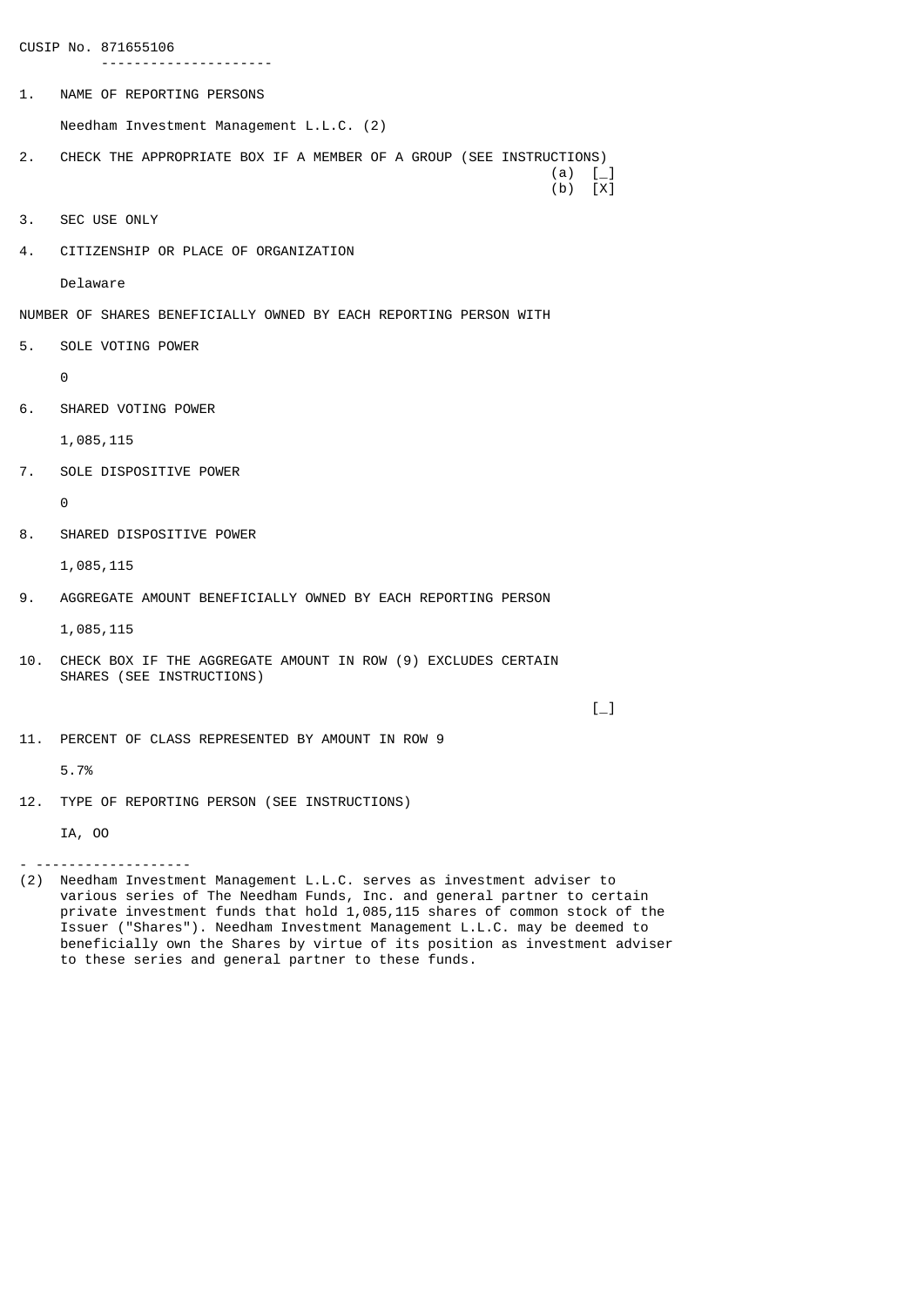CUSIP No. 871655106

---------------------

1. NAME OF REPORTING PERSONS

James K. Kloppenburg

- 2. CHECK THE APPROPRIATE BOX IF A MEMBER OF A GROUP (SEE INSTRUCTIONS)<br>\_\_] (a)<br>(b) [X]  $(a)$   $\begin{bmatrix} 1 \end{bmatrix}$ (b)  $[X]$
- 3. SEC USE ONLY
- 4. CITIZENSHIP OR PLACE OF ORGANIZATION

United States of America

NUMBER OF SHARES BENEFICIALLY OWNED BY EACH REPORTING PERSON WITH

5. SOLE VOTING POWER

 $\Omega$ 

6. SHARED VOTING POWER

1,085,115

7. SOLE DISPOSITIVE POWER

 $\Theta$ 

8. SHARED DISPOSITIVE POWER

1,085,115

9. AGGREGATE AMOUNT BENEFICIALLY OWNED BY EACH REPORTING PERSON

1,085,115

10. CHECK BOX IF THE AGGREGATE AMOUNT IN ROW (9) EXCLUDES CERTAIN SHARES (SEE INSTRUCTIONS)

 $\Box$ 

11. PERCENT OF CLASS REPRESENTED BY AMOUNT IN ROW 9

5.7%

12. TYPE OF REPORTING PERSON (SEE INSTRUCTIONS)

IN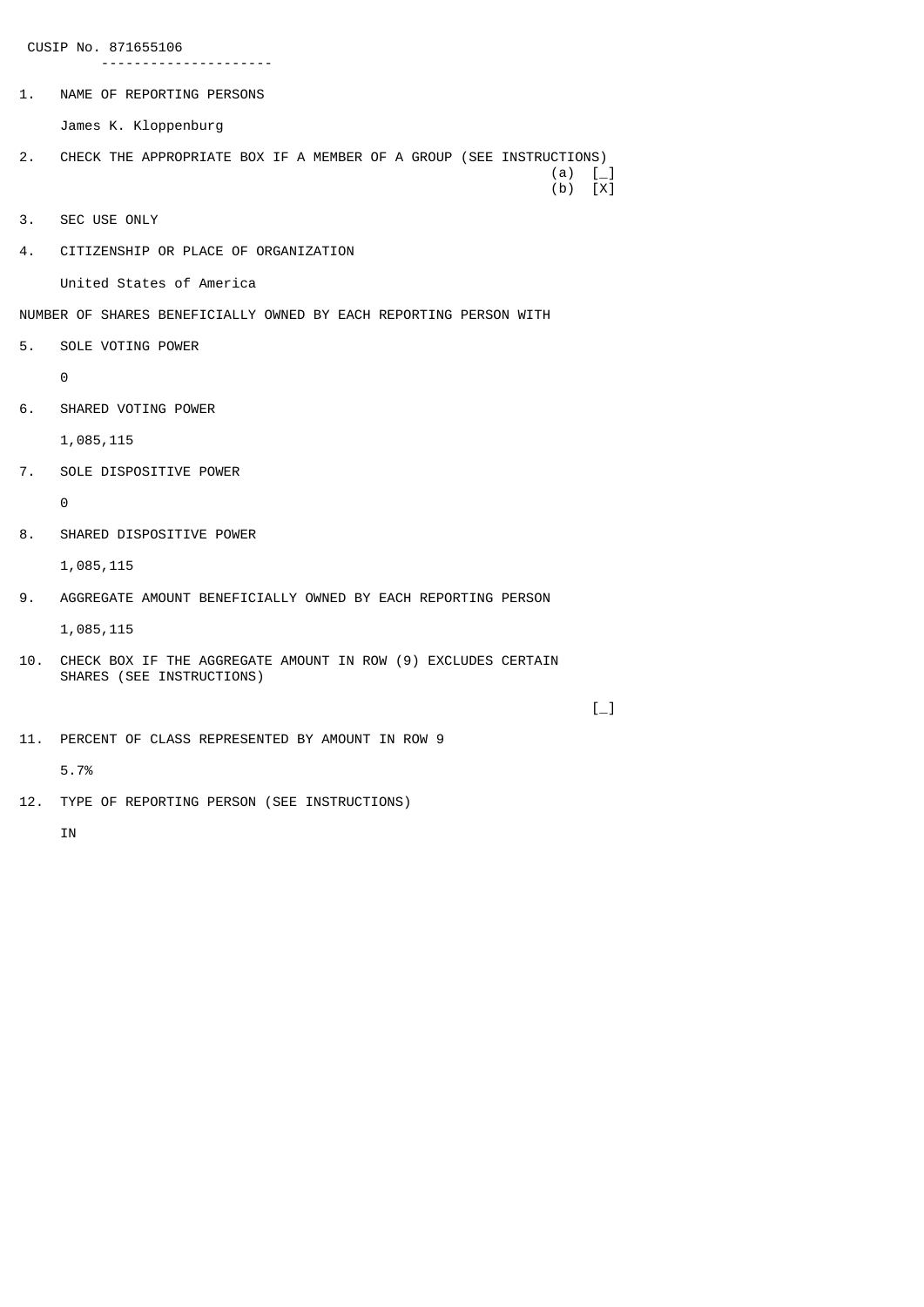|         | Item 1(a). Name of Issuer:                                                                                    |
|---------|---------------------------------------------------------------------------------------------------------------|
|         | Sypris Solutions, Inc.                                                                                        |
| $(b)$ . | Address of Issuer's Principal Executive Offices:                                                              |
|         | 101 Bullitt Lane<br>Suite 450<br>Louisville, Kentucky 40222                                                   |
|         |                                                                                                               |
|         | Item 2(a). Names of Persons Filing:                                                                           |
|         | The statement is filed on behalf of each of the following persons<br>(collectively, the "Reporting Persons"): |
|         | Needham Asset Management, LLC<br>(i)                                                                          |
|         | (ii)<br>Needham Investment Management L.L.C.                                                                  |
|         | (iii)<br>James K. Kloppenburg                                                                                 |
|         |                                                                                                               |
| $(b)$ . | Address of Principal Business Office, or if None, Residence:                                                  |
|         | 445 Park Avenue, New York, NY 10022                                                                           |
| $(c)$ . | Citizenship:                                                                                                  |
|         | Needham Asset Management, LLC - Delaware                                                                      |
|         | Needham Investment Management L.L.C. - Delaware                                                               |
|         | James K. Kloppenburg - United States of America                                                               |
|         |                                                                                                               |
| $(d)$ . | Title of Class of Securities:                                                                                 |
|         | Common Stock, par value \$0.01 (the "Common Stock")                                                           |
| $(e)$ . | CUSIP Number:                                                                                                 |
|         | 871655106                                                                                                     |
|         |                                                                                                               |

CUSIP No. 871655106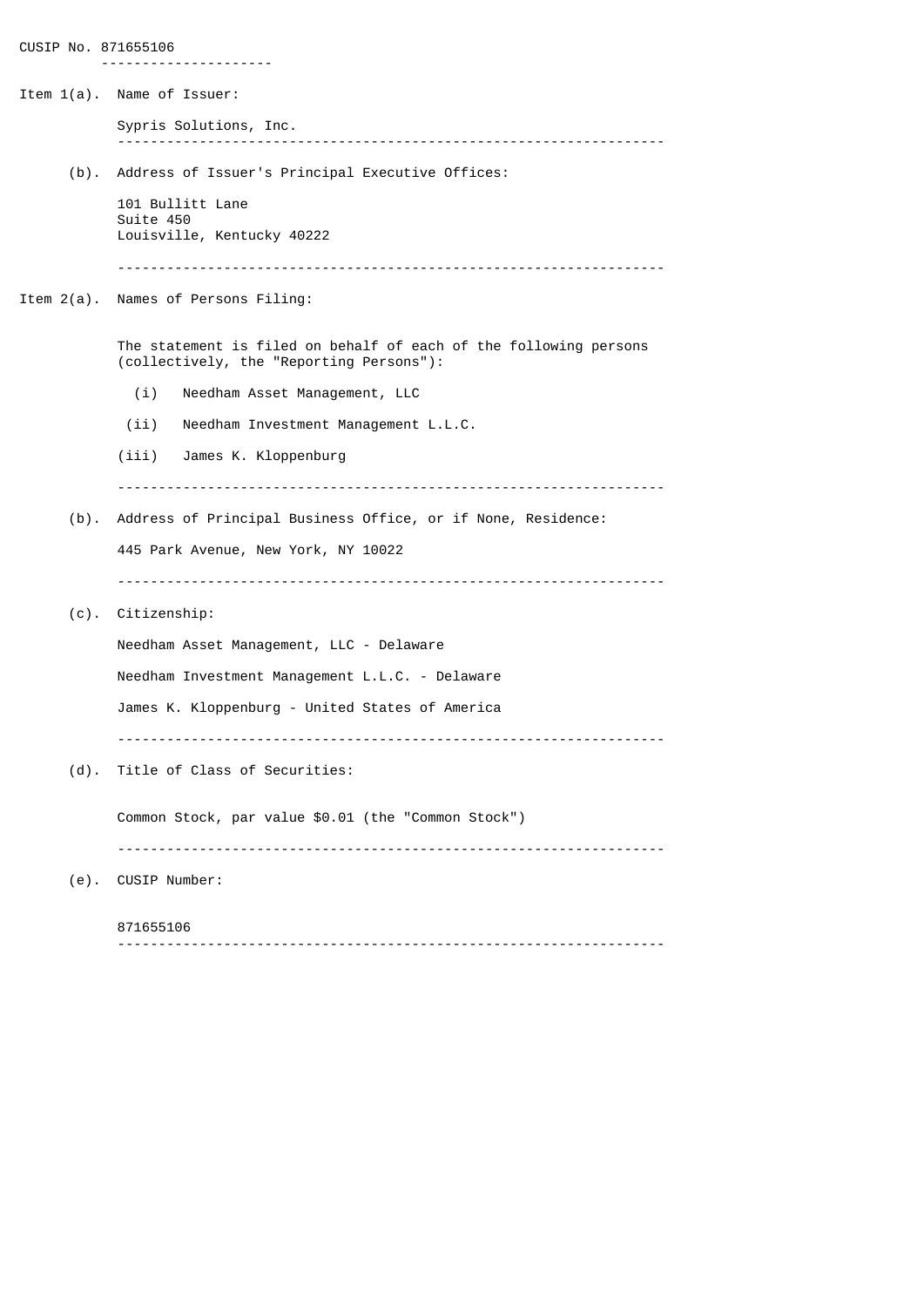- Item 3. If This Statement is filed pursuant to ss.240.13d-1(b) or 240.13d-2(b), or (c), check whether the person filing is a:
	- (a) [\_] Broker or dealer registered under Section 15 of the Exchange Act (15 U.S.C. 78c).
	- (b) [\_] Bank as defined in Section 3(a)(6) of the Exchange Act (15 U.S.C. 78c).
	- (c)  $\Box$  Insurance company as defined in Section 3(a)(19) of the Exchange Act (15 U.S.C. 78c).
	- (d) [\_] Investment company registered under Section 8 of the Investment Company Act of 1940 (15 U.S.C. 80a-8).
	- (e)  $\lceil$  | An investment adviser in accordance with s.240.13d-1(b)(1)(ii)(E);
	- (f) [\_] An employee benefit plan or endowment fund in accordance with s.240.13d-1(b)(1)(ii)(F);
	- (g) [\_] A parent holding company or control person in accordance with Rule  $13d-1(b)(1)(ii)(G);$
	- (h) [\_] A savings association as defined in Section 3(b) of the Federal Deposit Insurance Act (12 U.S.C.1813);
- (i) [\_] A church plan that is excluded from the definition of an investment company under Section 3(c)(14) of the Investment Company Act of 1940 (15 U.S.C. 80a-3);
	- (j)  $[-]$  Group, in accordance with s.240.13d-1(b)(1)(ii)(J).
- Item 4. Ownership.

 Provide the following information regarding the aggregate number and percentage of the class of securities of the issuer identified in Item 1.

(a) Amount beneficially owned:

Needham Asset Management, LLC - 1,085,115

Needham Investment Management L.L.C. - 1,085,115

James K. Kloppenburg - 1,085,115

---------------------------------------------------------------------

(b) Percent of class:

Needham Asset Management, LLC - 5.7%

Needham Investment Management L.L.C. - 5.7%

 James K. Kloppenburg - 5.7% ---------------------------------------------------------------------

(c) Number of shares as to which the person has:

 Needham Asset Management, LLC -----------------------------

(i) Sole power to vote or to direct the vote 0

(ii) Shared power to vote or to direct the vote 1,085,115  $\overline{\phantom{a}}$  , and the contract of the contract of the contract of the contract of the contract of the contract of the contract of the contract of the contract of the contract of the contract of the contract of the contrac

 $\overline{\phantom{a}}$  , and the contract of the contract of the contract of the contract of the contract of the contract of the contract of the contract of the contract of the contract of the contract of the contract of the contrac

- (iii) Sole power to dispose or to direct the 0 disposition of \_\_\_\_\_\_\_\_\_\_\_\_\_\_\_\_\_\_\_\_\_,
- (iv) Shared power to dispose or to direct the 1,085,115 disposition of \_\_\_\_\_\_\_\_\_\_\_\_\_\_\_\_\_\_\_\_\_.

 Needham Investment Management L.L.C. ------------------------------------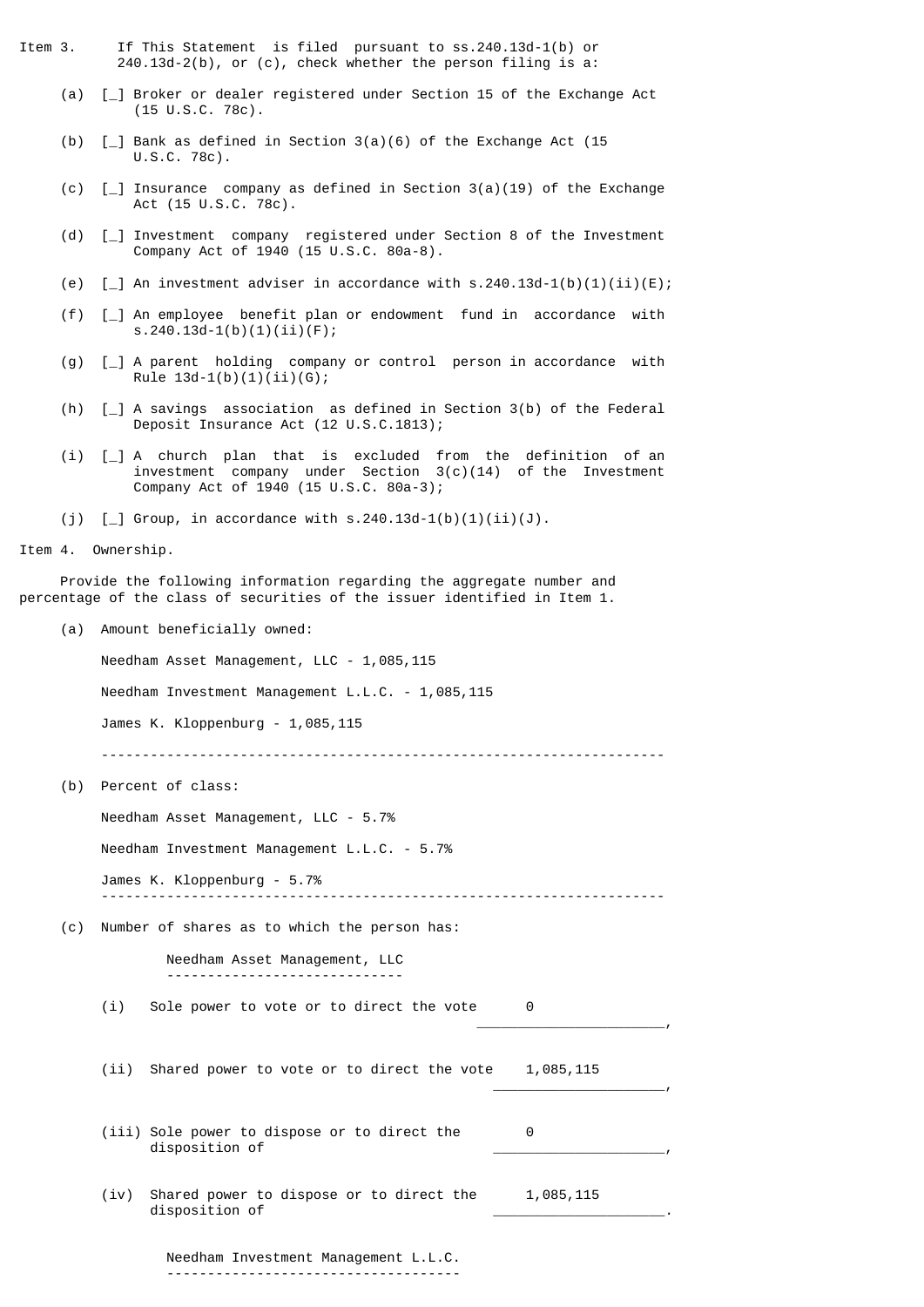|         | (i)                                                                                                                                                      | Sole power to vote or to direct the vote                                        | 0                   |  |
|---------|----------------------------------------------------------------------------------------------------------------------------------------------------------|---------------------------------------------------------------------------------|---------------------|--|
|         |                                                                                                                                                          | (ii) Shared power to vote or to direct the vote 1,085,115                       |                     |  |
|         |                                                                                                                                                          | (iii) Sole power to dispose or to direct the<br>disposition of                  | 0                   |  |
|         | (iv)                                                                                                                                                     | Shared power to dispose or to direct the 1,085,115<br>disposition of            |                     |  |
|         |                                                                                                                                                          | James K. Kloppenburg                                                            |                     |  |
|         | (i)                                                                                                                                                      | Sole power to vote or to direct the vote                                        | 0                   |  |
|         |                                                                                                                                                          | (ii) Shared power to vote or to direct the vote                                 | 1,085,115           |  |
|         |                                                                                                                                                          | (iii) Sole power to dispose or to direct the<br>disposition of                  | 0                   |  |
|         | (iv)                                                                                                                                                     | Shared power to dispose or to direct the 1,085,115<br>disposition of            |                     |  |
| Item 5. |                                                                                                                                                          | Ownership of Five Percent or Less of a Class.                                   |                     |  |
|         |                                                                                                                                                          | Not applicable.                                                                 |                     |  |
| Item 6. | Ownership of More Than Five Percent on Behalf of Another Person.                                                                                         |                                                                                 |                     |  |
|         |                                                                                                                                                          | Not applicable.                                                                 |                     |  |
| Item 7. | Identification and Classification of the Subsidiary Which Acquired the<br>Security Being Reported on by the Parent Holding Company or<br>Control Person. |                                                                                 |                     |  |
|         |                                                                                                                                                          | Not applicable.                                                                 |                     |  |
|         |                                                                                                                                                          |                                                                                 |                     |  |
| Item 8. | Identification and Classification of Members of the Group.<br>Not applicable.                                                                            |                                                                                 |                     |  |
|         |                                                                                                                                                          |                                                                                 |                     |  |
| Item 9. | Notice of Dissolution of Group.                                                                                                                          |                                                                                 |                     |  |
|         |                                                                                                                                                          | Not applicable.                                                                 |                     |  |
|         |                                                                                                                                                          | Item 10.  Certification.                                                        |                     |  |
|         |                                                                                                                                                          | $h \circ l \circ u$ , $\tau$ , $\circ \circ r + i \in u$<br>$+h$ ot to the heet | of my knowledge and |  |

 By signing below I certify that, to the best of my knowledge and belief, the securities referred to above were not acquired and are not held for the purpose of or with the effect of changing or influencing the control of the issuer of the securities and were not acquired and are not held in connection with or as a participant in any transaction having such purpose or effect.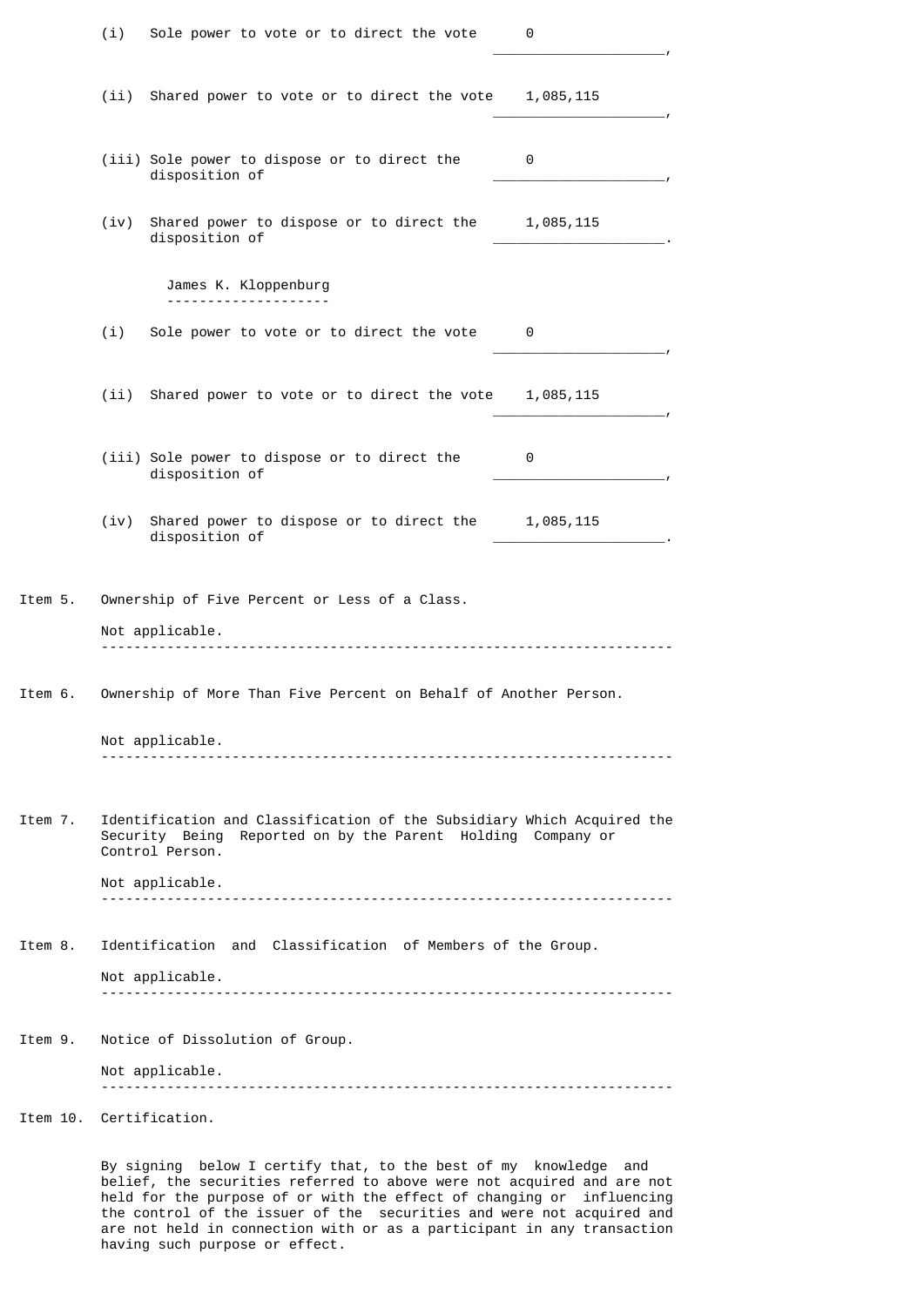## **SIGNATURE**

 After reasonable inquiry and to the best of my knowledge and belief, each of the undersigned certify that the information set forth in this statement is true, complete and correct.

Date: December 10, 2007

Needham Asset Management, LLC\*

By: /s/ Glen W. Albanese

 ------------------------------------ Name: Glen W. Albanese Title: Chief Financial Officer

Needham Investment Management L.L.C.\*

By: /s/ Glen W. Albanese

 ------------------------------------ Name: Glen W. Albanese Title: Chief Financial Officer

By: /s/ James K Kloppenburg\*

 ------------------------------------ James K. Kloppenburg

- ----------------

This Schedule 13G shall not be construed as an admission that any Reporting Person, either for purposes of Section 13(d) or 13(g) of the Securities Exchange Act of 1934, as amended, or for other purposes, is the beneficial owner of any securities covered by this statement except to the extent of pecuniary interest.

Note. Schedules filed in paper format shall include a signed original and five copies of the schedule, including all exhibits. See s.240.13d-7 for other parties for whom copies are to be sent.

Attention. Intentional misstatements or omissions of fact constitute federal criminal violations (see 18 U.S.C. 1001).